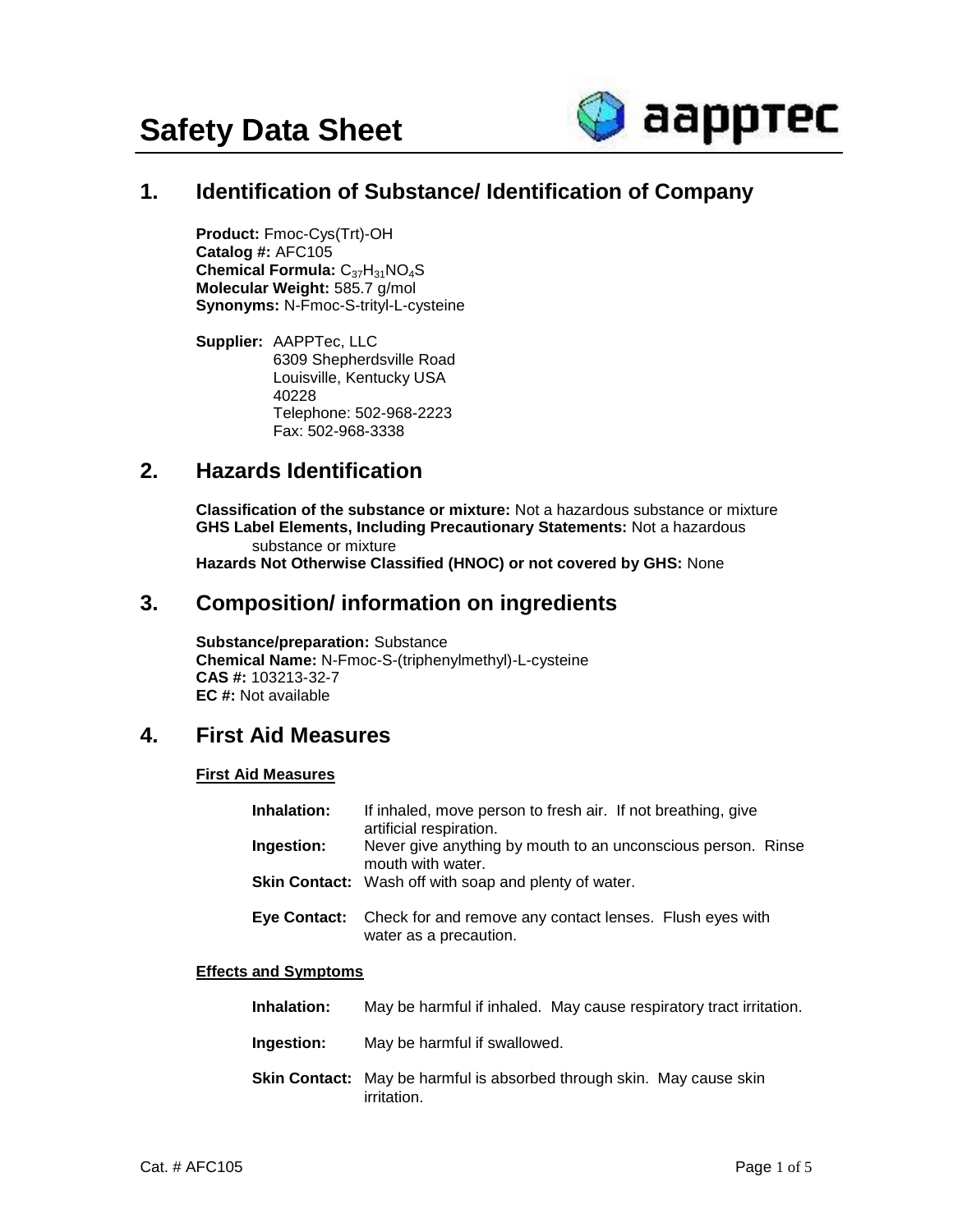**Eye contact:** May cause eye irritation

**Aggravating conditions:** Repeated or prolonged exposure is not known to aggravate medical condition.

## **5. Fire-fighting Measures**

**Flammability of Product:** No data available

**Extinguishing Media (Small Fire):** Use a carbon dioxide or dry chemical extinguisher.

**Extinguishing Media (Large Fire):** Use water spray, fog, or foam. Do not use water jet.

**Hazardous thermal decomposition products:** Oxides of carbon (CO, CO<sub>2</sub>), nitrogen  $(NO, NO<sub>2</sub>, ...)$  and sulfur  $(SO<sub>2</sub>)$ 

**Special fire-fighting procedures:** Firefighters should wear positive pressure selfcontained breathing apparatus (SCBA) and full turnout gear.

**Protection of fire-fighters:** Use an approved/certified respirator or equivalent.

## **6. Accidental Release Measures**

**Personal Precautions:** Splash goggles. Full suit. Dust respirator. Boots. Gloves. A self-contained breathing apparatus should be used to avoid inhalation of the product. Suggested protective clothing might not be sufficient, consult a specialist before handling this product.

**Small Spill or Leak:** Use appropriate tools to put spilled material into a convenient waste disposal container.

**Large Spill or Leak:** Use a shovel to put the spilled material into a convenient waste disposal container.

## **7. Handling and Storage**

**Handing:** Keep away from heat. Keep away from sources of ignition. Do not breath dust.

**Storage:** Keep container tightly closed. Do not store above 5˚C (41˚F).

## **8. Exposure Controls/Personal Protection**

**Appropriate Engineering Controls:** General industrial hygiene practice.

#### **Personal Protective Equipment**

**Eye/Face Protection:** Use equipment for eye protection tested and approved under appropriate government standards such as NIOSH (US) or EN 166 (EU)

**Skin Protection:** Handle with gloves. Gloves must be inspected prior to use. Use proper glove removal technique (without touching the glove's outer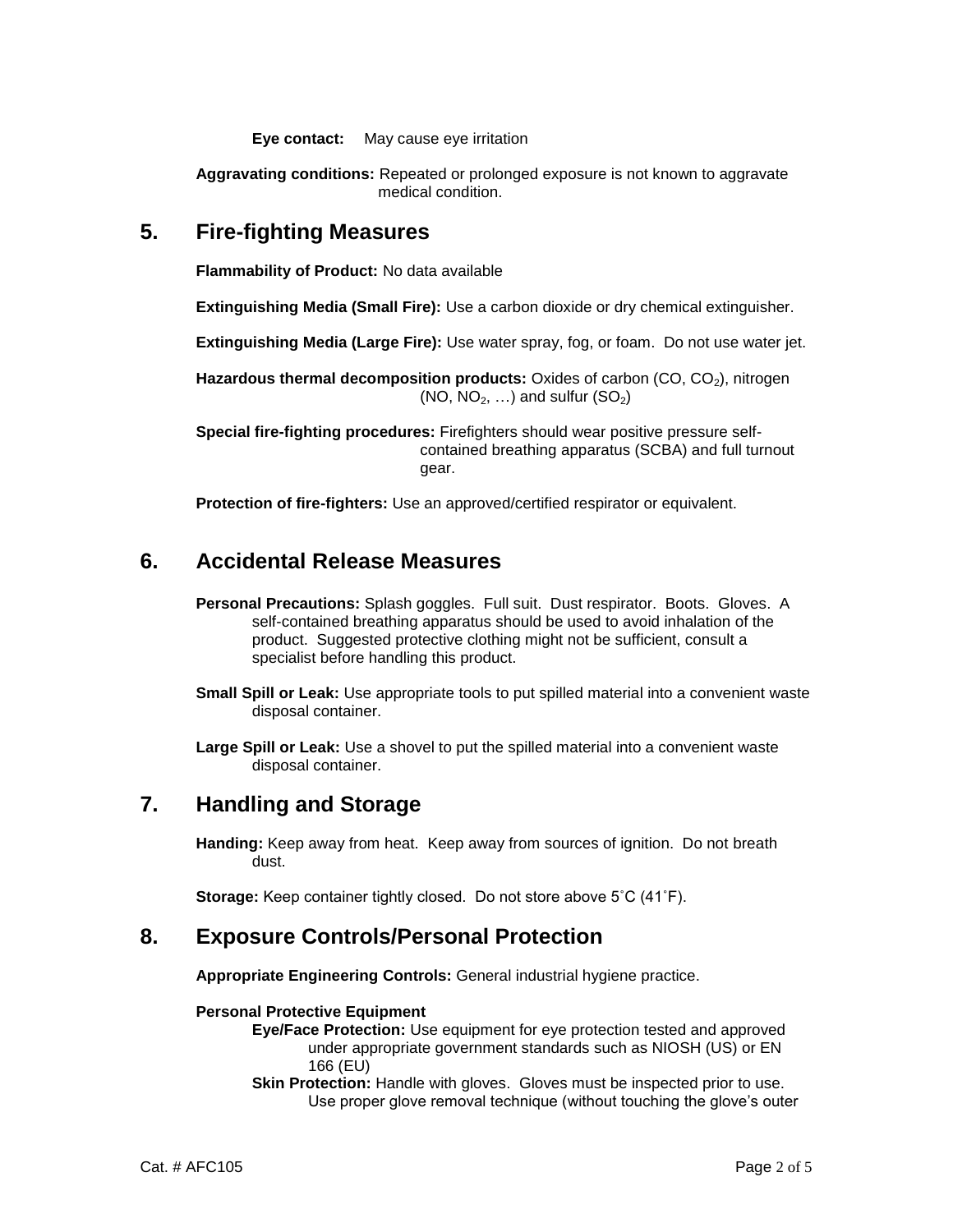surface) to avoid skin contact with this product. Dispose of contaminated gloves after use in accordance with local laws and good laboratory practices. Wash and dry hands.

- **Body:** Choose body protection in relation to its type, to the concentration and amount of dangerous substances, and to the specific work-place.
- **Respiratory Protection:** Respiratory protection is not required. Where protection from nuisance levels of dust are desired, use type N95 (US) or type P1 (EN 143) dust masks.
- **Control of Environment Exposure:** No special environmental precautions required.

# **9. Physical and Chemical Properties**

**Appearance:** White to off-white solid **Odor:** No data available **Odor Threshold:** No data available **pH:** No data available **Melting Point:** No data available **Boiling Point:** No data available **Flash Point:** No data available **Evaporation Rate:** No data available **Flammability (solid, gas):** No data available **Upper/Lower Flammability or Explosive Limits:** No data available **Vapor Pressure:** No data available **Vapor Density:** No data available **Relative Density:** No data available **Water Solubility:** No data available **Partition Coefficient n-Octanol/Water**: No data available **Auto**-**Ignition Temperature:** No data available **Decomposition Temperature:** No data available **Viscosity:** No data available **Explosive Properties:** No data available **Oxidizing Properties:** No data available

**Other Safety Information:** No data available

# **10. Stability and Reactivity**

**Reactivity:** No data available **Chemical Stability:** Stable under recommended storage conditions. **Possiblity of Hazardous Reactions:** No data available **Conditions to Avoid:** No data available Hazardous Decomposition Products: Oxides of carbon (CO, CO<sub>2</sub>), nitrogen (NO,  $NO<sub>2</sub>, ...$ ) and sulfur  $(SO<sub>2</sub>)$ .

# **11. Toxicological Information**

**RTECS #:** Not available **Acute Toxicology:** No data available **Skin Corrosion/Irritation:** No data available **Serious Eye Damage/Eye Irritation:** No data available **Respiratory or Skin Sensitization:** No data available **Germ Cell Mutagenicity:** No data available **Carcinogenicity**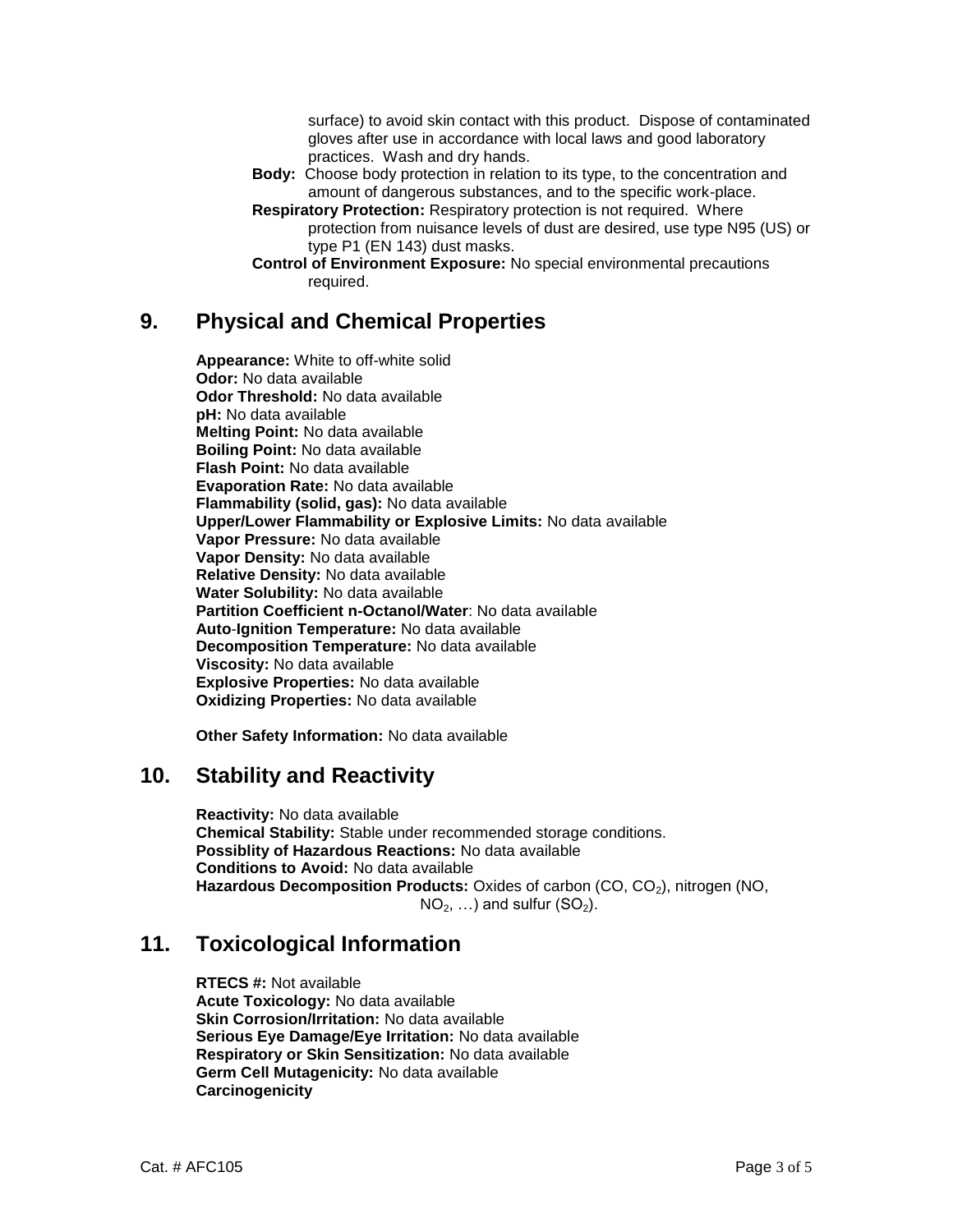- **IARC:** No component of this product present at levels greater than or equal to 0.1% is identified as probable, possible or confirmed carcinogen by IARC.
- **ACGIH:** No component of this product present at levels greater than or equal to 0.1% is identified as a carcinogen or potential carcinogen by ACGIH.
- **NTP:** No component of this product present at levels greater than or equal to 0.1% is identified as a carcinogen or anticipated carcinogen by NTP.
- **OSHA:** No component of this product present at levels greater than or equal to 0.1% is identified as a carcinogen or potential carcinogen by OSHA.

**Reproductive Toxicity:** No data available **Specific Target Organ Toxicity – Single Exposure:** No data available **Specific Target Organ Toxicity – Repeated Exposure:** No data available **Aspiration Hazard:** No data available **Additional Information:** To the best of our knowledge, the chemical, physical and toxicological properties have not been fully investigated.

# **12. Ecological Information**

**Toxicity:** No data available **Persistence and Degradation**: No data available **Bioaccumulative Potential:** No data available . **Mobility in Soil:** No data available **Results of PBT and vPvB Assessment:** PBT/vPvB assessment not available as chemical safety assessment not required/not conducted **Other Adverse Effects:** No data available

## **13. Disposal Considerations**

**Methods of Disposal, Waste Residues, Contaminated Packaging:** Waste must be disposed of in accordance with federal, state and local environmental control regulations.

# **14. Transportation**

**DOT:** Not dangerous goods

**IMDG:** Not dangerous goods

**IATA:** Not dangerous goods

# **15. Regulatory Information**

**SARA 302 Components:** No chemicals in this material are subject to the reporting requirements of SARA Title III, Section 302.

**SARA 313 Components:** This material does not contain any chemical components with known CAS numbers that exceed the threshold (De Minimis) reporting levels established by SARA Title III, Section 313.

#### **State Regulations:**

#### **Massachusetts Right To Know Components**

No components are subject to the Massachusetts Right To Know Act.